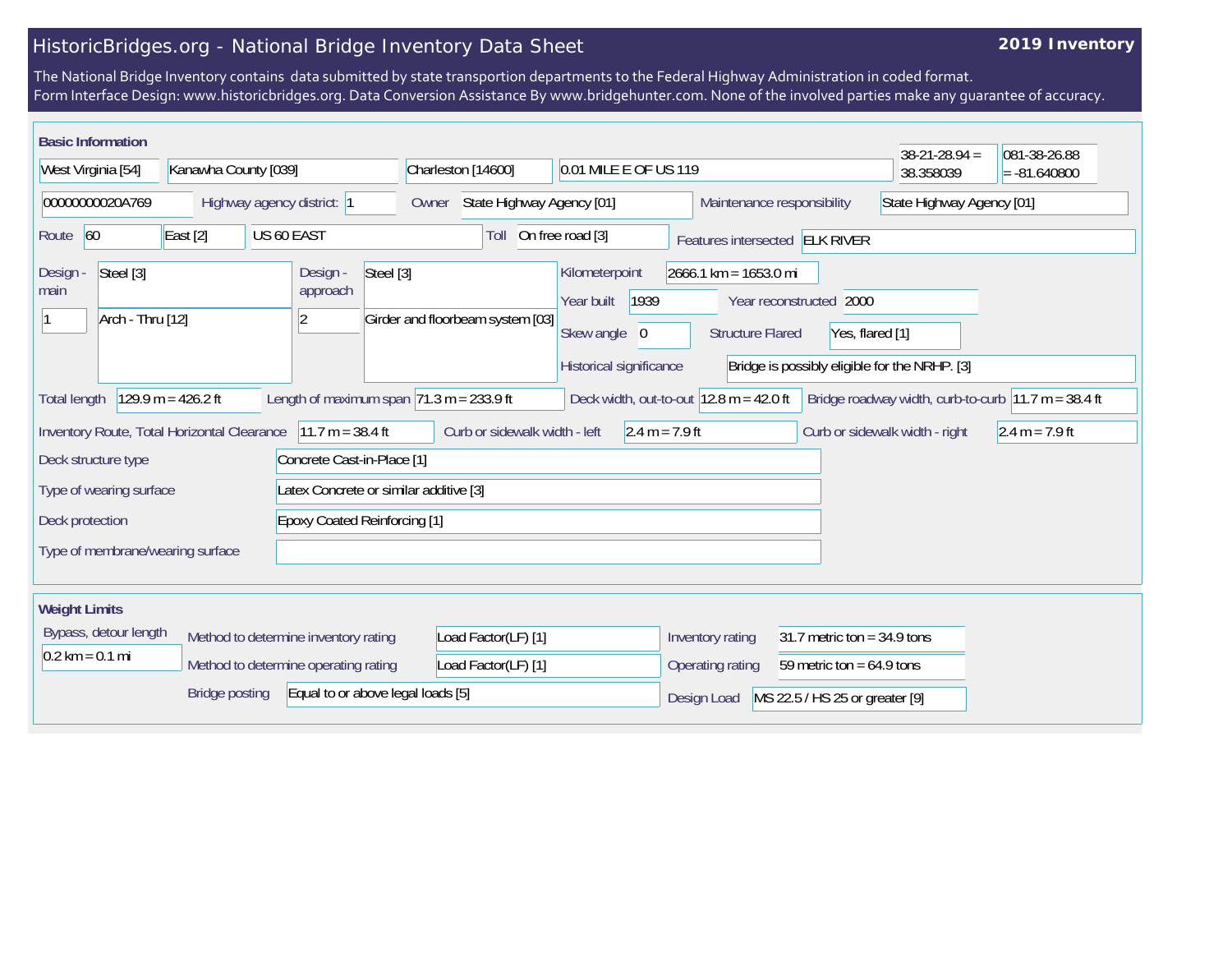| <b>Functional Details</b>                                                                        |                                              |                                                                                         |                                                       |                                                              |
|--------------------------------------------------------------------------------------------------|----------------------------------------------|-----------------------------------------------------------------------------------------|-------------------------------------------------------|--------------------------------------------------------------|
| 9961<br>Average daily truck traffi 6<br>Average Daily Traffic                                    | Year 2015<br>%                               | Future average daily traffic                                                            | 12152<br>2035<br>Year                                 |                                                              |
| Road classification<br>Minor Arterial (Urban) [16]                                               | Lanes on structure 3                         |                                                                                         | Approach roadway width                                | $12.2 m = 40.0 ft$                                           |
| Type of service on bridge Highway-pedestrian [5]                                                 | Direction of traffic                         | - way traffic [1]                                                                       | Bridge median                                         |                                                              |
| Parallel structure designation<br>No parallel structure exists. [N]                              |                                              |                                                                                         |                                                       |                                                              |
| Type of service under bridge<br>Waterway [5]                                                     | Lanes under structure<br>$\Omega$            | Navigation control                                                                      |                                                       | Navigation control on waterway (bridge permit required). [1] |
| Navigation vertical clearanc<br>$10.4 m = 34.1 ft$                                               |                                              | Navigation horizontal clearance $67.1 m = 220.2 ft$                                     |                                                       |                                                              |
| Minimum navigation vertical clearance, vertical lift bridge                                      |                                              | Minimum vertical clearance over bridge roadway                                          |                                                       | $5.03 m = 16.5 ft$                                           |
| Minimum lateral underclearance reference feature Feature not a highway or railroad [N]           |                                              |                                                                                         |                                                       |                                                              |
| Minimum lateral underclearance on right 99.9 = Unlimited                                         |                                              | Minimum lateral underclearance on left $0 = N/A$                                        |                                                       |                                                              |
| Minimum Vertical Underclearance $0 = N/A$                                                        |                                              | Minimum vertical underclearance reference feature Feature not a highway or railroad [N] |                                                       |                                                              |
| Appraisal ratings - underclearances N/A [N]                                                      |                                              |                                                                                         |                                                       |                                                              |
| <b>Repair and Replacement Plans</b>                                                              |                                              |                                                                                         |                                                       |                                                              |
| Type of work to be performed                                                                     | Work done by Work to be done by contract [1] |                                                                                         |                                                       |                                                              |
| Bridge rehabilitation because of general structure<br>deterioration or inadequate strength. [35] | Bridge improvement cost<br>750000            | Roadway improvement cost                                                                | 100000                                                |                                                              |
|                                                                                                  | Length of structure improvement              | $129.9 m = 426.2 ft$                                                                    | Total project cost<br>850000                          |                                                              |
|                                                                                                  | Year of improvement cost estimate            | 2018                                                                                    |                                                       |                                                              |
|                                                                                                  | Border bridge - state                        |                                                                                         | Border bridge - percent responsibility of other state |                                                              |
|                                                                                                  | Border bridge - structure number             |                                                                                         |                                                       |                                                              |